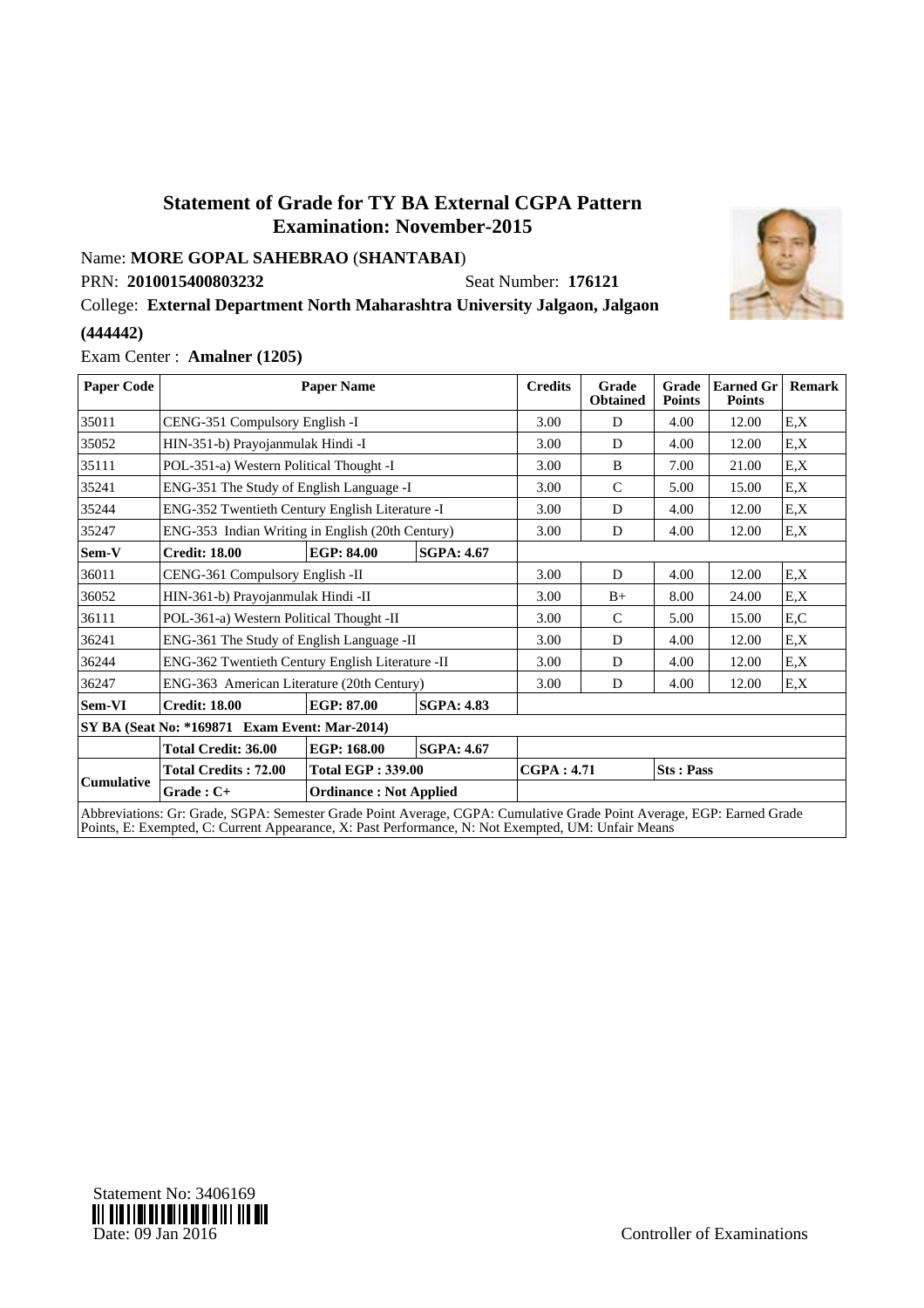Name: **JADHAV PUNAM DIPAK** (**SUNANDA**)

PRN: **2011015400353842** Seat Number: **176106**

College: **External Department North Maharashtra University Jalgaon, Jalgaon**

### **(444444)**

Exam Center : **Dhule (2000)**

| <b>Paper Code</b>                                                                                                     | <b>Paper Name</b>                                         |                                                 |                   | <b>Credits</b> | Grade<br><b>Obtained</b> | Grade<br><b>Points</b> | <b>Earned Gr</b><br><b>Points</b> | <b>Remark</b> |  |
|-----------------------------------------------------------------------------------------------------------------------|-----------------------------------------------------------|-------------------------------------------------|-------------------|----------------|--------------------------|------------------------|-----------------------------------|---------------|--|
| 35011                                                                                                                 | CENG-351 Compulsory English -I                            |                                                 |                   |                | D                        | 4.00                   | 12.00                             | E,C           |  |
| 35021                                                                                                                 | MAR-351-a) Wangmaya Prakarancha Abbahyas - Natak          |                                                 |                   | 3.00           | A                        | 9.00                   | 27.00                             | E, X          |  |
| 35024                                                                                                                 | MAR-352 Sahitya Vichar -I                                 |                                                 |                   | 3.00           | $B+$                     | 8.00                   | 24.00                             | E, X          |  |
| 35027                                                                                                                 | MAR-353 Samanya Bhasha Vidyan                             |                                                 |                   | 3.00           | B                        | 7.00                   | 21.00                             | E, X          |  |
| 35101                                                                                                                 | ECO-351 Indian Economy Since 1980 -III                    |                                                 |                   | 3.00           | D                        | 4.00                   | 12.00                             | E, X          |  |
| 35281                                                                                                                 | SOC-351 Indian Society Structure and Change -I            |                                                 |                   | 3.00           | B                        | 7.00                   | 21.00                             | E, X          |  |
| Sem-V                                                                                                                 | <b>Credit: 18.00</b>                                      | EGP: 117.00                                     | <b>SGPA: 6.50</b> |                |                          |                        |                                   |               |  |
| 36011                                                                                                                 | CENG-361 Compulsory English -II                           |                                                 | 3.00              | D              | 4.00                     | 12.00                  | E, X                              |               |  |
| 36021                                                                                                                 | MAR-361-a) Wangmaya Prakarancha Abbahyas - Lalit<br>Gadya |                                                 |                   | 3.00           | $\mathbf{F}$             | 0.00                   | AB                                | N, C          |  |
| 36024                                                                                                                 | MAR-362 Sahitya Vichar -II                                |                                                 |                   | 3.00           | $B+$                     | 8.00                   | 24.00                             | E, X          |  |
| 36027                                                                                                                 | MAR-363 Paramparik Vyakaran                               |                                                 |                   | 3.00           | A                        | 9.00                   | 27.00                             | E.X           |  |
| 36101                                                                                                                 | ECO-361 Indian Economy Since 1980 -IV                     |                                                 |                   | 3.00           | A                        | 9.00                   | 27.00                             | E, X          |  |
| 36281                                                                                                                 |                                                           | SOC-361 Indian Society Structure and Change -II |                   |                | $B+$                     | 8.00                   | 24.00                             | E,C           |  |
| Sem-VI                                                                                                                | <b>Credit: 18.00</b>                                      | EGP: 114.00                                     | SGPA: 6.33        |                |                          |                        |                                   |               |  |
| SY BA (Seat No: 180894 Exam Event: Mar-2015)                                                                          |                                                           |                                                 |                   |                |                          |                        |                                   |               |  |
|                                                                                                                       | <b>Total Credit: 36.00</b>                                | EGP: 195.00                                     | <b>SGPA: 5.42</b> |                |                          |                        |                                   |               |  |
| <b>Cumulative</b>                                                                                                     | <b>Total Credits: 72.00</b>                               | <b>Total EGP: 426.00</b>                        |                   | CGPA: 5.92     |                          | <b>Sts: Fail</b>       |                                   |               |  |
|                                                                                                                       | <b>Ordinance: Not</b><br><b>Applied</b>                   |                                                 |                   |                |                          |                        |                                   |               |  |
| Abbreviations: Gr: Grade, SGPA: Semester Grade Point Average, CGPA: Cumulative Grade Point Average, EGP: Earned Grade |                                                           |                                                 |                   |                |                          |                        |                                   |               |  |

Abbreviations: Gr: Grade, SGPA: Semester Grade Point Average, CGPA: Cumulative Grade Point Average, EGP: Earned Grade Points, E: Exempted, C: Current Appearance, X: Past Performance, N: Not Exempted, UM: Unfair Means



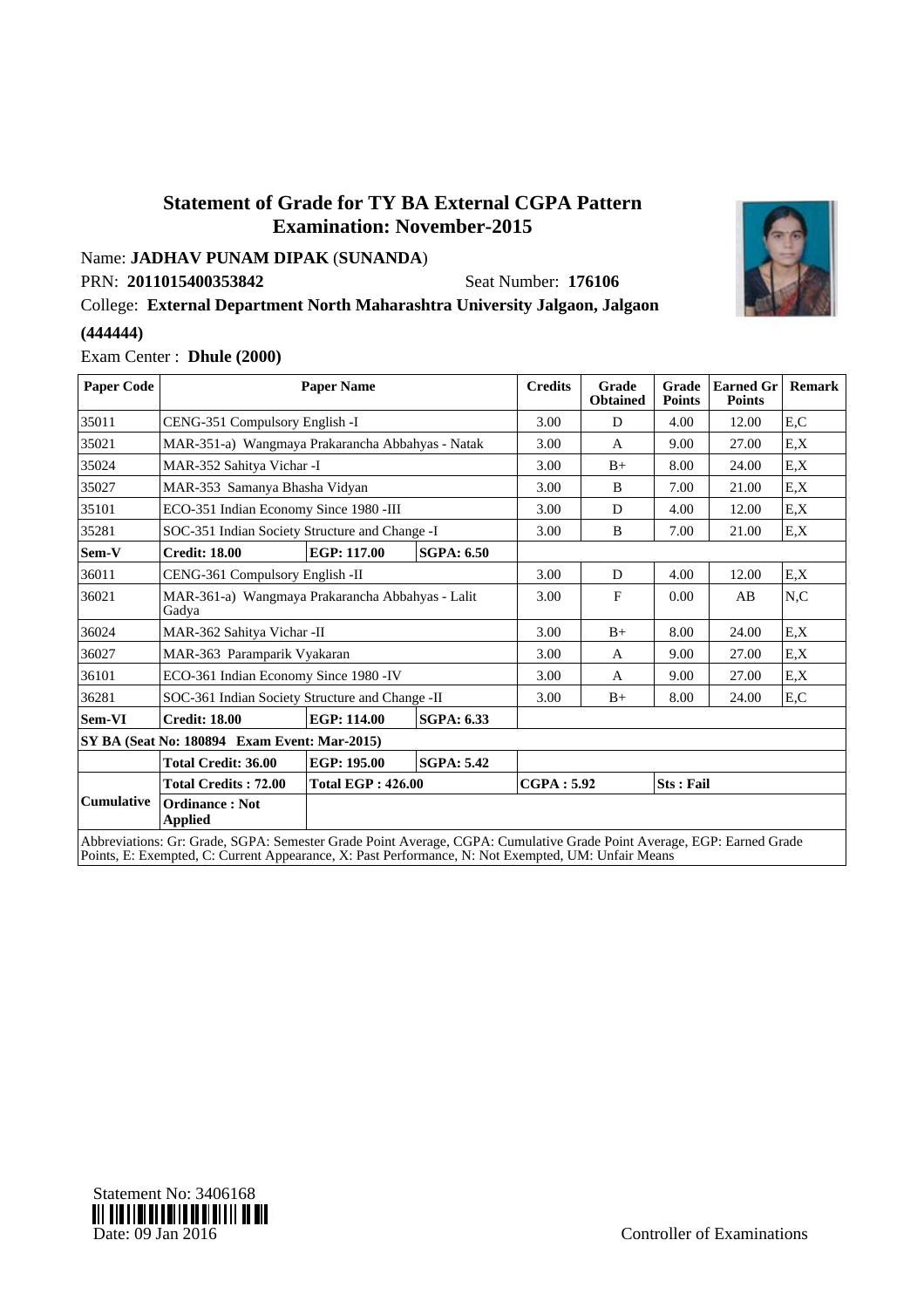# Name: **PAWAR MAHESH VIKAS** (**USHABAI**)

PRN: **2011015400353641** Seat Number: **176122**

College: **External Department North Maharashtra University Jalgaon, Jalgaon**

### **(444444)**

Exam Center : **Dhule (2000)**

| <b>Paper Code</b>                                                                                                                                                                                                           | <b>Paper Name</b>                                                                  |                                 |                   | <b>Credits</b> | Grade<br><b>Obtained</b> | Grade<br><b>Points</b> | <b>Earned Gr</b><br><b>Points</b> | <b>Remark</b> |  |
|-----------------------------------------------------------------------------------------------------------------------------------------------------------------------------------------------------------------------------|------------------------------------------------------------------------------------|---------------------------------|-------------------|----------------|--------------------------|------------------------|-----------------------------------|---------------|--|
| 35011                                                                                                                                                                                                                       | CENG-351 Compulsory English -I                                                     |                                 |                   | 3.00           | $\mathcal{C}$            | 5.00                   | 15.00                             | E.X           |  |
| 35021                                                                                                                                                                                                                       | MAR-351-a) Wangmaya Prakarancha Abbahyas - Natak                                   |                                 |                   | 3.00           | $B+$                     | 8.00                   | 24.00                             | E.X           |  |
| 35121                                                                                                                                                                                                                       | HIS-351 History of Modern Europe (1789 -1914)                                      |                                 |                   | 3.00           | $C+$                     | 6.00                   | 18.00                             | E, X          |  |
| 35125                                                                                                                                                                                                                       | HIS-352-b) Expansion of the Maratha Power (1707-1761)                              |                                 |                   | 3.00           | C                        | 5.00                   | 15.00                             | E, X          |  |
| 35127                                                                                                                                                                                                                       | HIS-353 Political History of Medieval India (1206-1707)                            |                                 |                   | 3.00           | $B+$                     | 8.00                   | 24.00                             | E, X          |  |
| 35201                                                                                                                                                                                                                       | DEF-351-a) Global Security -I                                                      |                                 |                   | 3.00           | $B+$                     | 8.00                   | 24.00                             | E.X           |  |
| Sem-V                                                                                                                                                                                                                       | <b>Credit: 18.00</b>                                                               | EGP: 120.00                     | <b>SGPA: 6.67</b> |                |                          |                        |                                   |               |  |
| 36011                                                                                                                                                                                                                       |                                                                                    | CENG-361 Compulsory English -II |                   |                | $\mathcal{C}$            | 5.00                   | 15.00                             | E, X          |  |
| 36021                                                                                                                                                                                                                       | MAR-361-a) Wangmaya Prakarancha Abbahyas - Lalit<br>Gadya                          |                                 |                   | 3.00           | $\mathbf{F}$             | 0.00                   | AB                                | N.C           |  |
| 36121                                                                                                                                                                                                                       | HIS-361 History of Modern Europe (1914-1960)                                       |                                 |                   | 3.00           | A                        | 9.00                   | 27.00                             | E,X           |  |
| 36125                                                                                                                                                                                                                       | HIS-362-b) Expansion & Fall of the Maratha power (1761-<br>1818)                   |                                 |                   | 3.00           | B                        | 7.00                   | 21.00                             | E,X           |  |
| 36127                                                                                                                                                                                                                       | HIS-363 Administrative and Socio-Economic History of<br>Medieval India (1206-1707) |                                 |                   | 3.00           | B                        | 7.00                   | 21.00                             | E.X           |  |
| 36201                                                                                                                                                                                                                       | DEF-361-a) Global Security -II                                                     |                                 |                   | 3.00           | $\mathbf{F}$             | 0.00                   | AB                                | N, C          |  |
| Sem-VI                                                                                                                                                                                                                      | <b>Credit: 18.00</b>                                                               | EGP: 84.00                      | <b>SGPA: 4.67</b> |                |                          |                        |                                   |               |  |
| SY BA (Seat No: 180895 Exam Event: Mar-2015)                                                                                                                                                                                |                                                                                    |                                 |                   |                |                          |                        |                                   |               |  |
|                                                                                                                                                                                                                             | <b>Total Credit: 36.00</b>                                                         | EGP: 219.00                     | <b>SGPA: 6.08</b> |                |                          |                        |                                   |               |  |
| <b>Cumulative</b>                                                                                                                                                                                                           | Total Credits: 72.00<br><b>Total EGP: 423.00</b>                                   |                                 | CGPA: 5.88        |                | <b>Sts</b> : Fail        |                        |                                   |               |  |
|                                                                                                                                                                                                                             | <b>Ordinance: Not</b><br>Applied                                                   |                                 |                   |                |                          |                        |                                   |               |  |
| Abbreviations: Gr: Grade, SGPA: Semester Grade Point Average, CGPA: Cumulative Grade Point Average, EGP: Earned Grade<br>Points, E: Exempted, C: Current Appearance, X: Past Performance, N: Not Exempted, UM: Unfair Means |                                                                                    |                                 |                   |                |                          |                        |                                   |               |  |